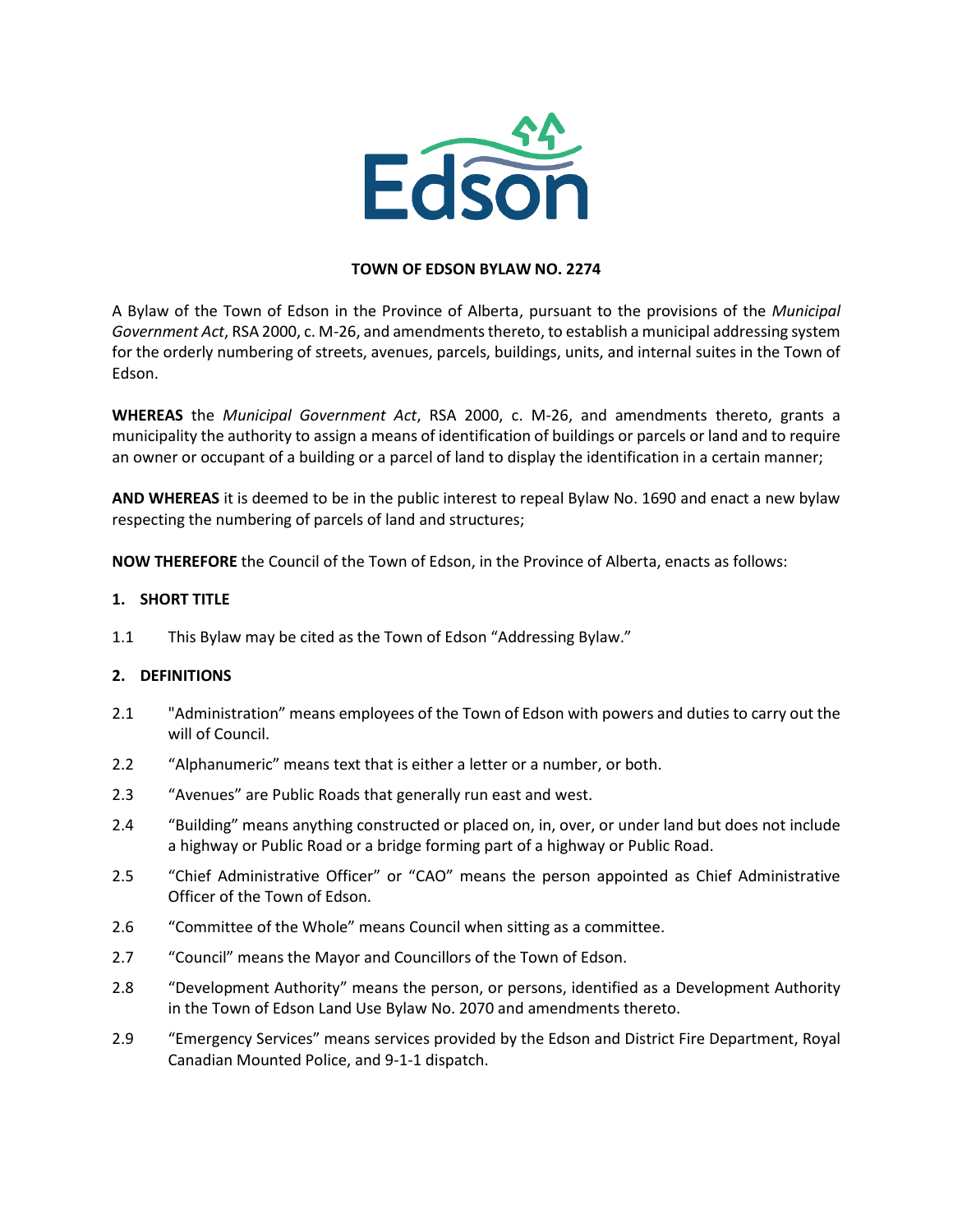- 2.10 "Lane" means a roadway intended to give access to the rear of buildings and parcels of land.
- 2.11 "Municipal Address" means an address assigned to a Parcel, Building, or Unit pursuant to this bylaw.
- 2.12 "Municipal Tag" means a ticket alleging an offence against this Bylaw which specifies an amount that may be paid to the Town by the offender within a prescribed period, and which allows for the offender, in the event of their payment of the prescribed amount, to avoid prosecution for the offence.
- 2.13 "Owner" means a person who, in respect of land, is registered under the *Land Titles Act* as the owner of a fee simple estate in a parcel of land or is recorded as the owner of a property on the Tax Roll of the Town.
- 2.14 "Parcel" means the aggregate of the one or more areas of land described in a certificate of title or described in a certificate of title by reference to a plan filed or registered in a Land Titles Office.
- 2.15 "Peace Officer" means a Peace Officer, a Community Peace Officer, Bylaw Officer, and a member of the Royal Canadian Mounted Police.
- 2.16 "Private Road" means a road, excepting a Public Road, which is either constructed in accordance with proposals as approved by the Minister of Transportation or agreed by the parties to be a private road for the purposes of an Agreement.
- 2.17 "Public Road" means land shown as a road on a plan of survey that has been filed or registered in a land titles office, or used as a public road, and includes a bridge forming part of a public road and any structure incidental to a public road.
- 2.18 "Road" means any Public Road or Private Road.
- 2.19 "Streets" are Public Roads that generally run north and south.
- 2.20 "Town" means the Municipal Corporation of the Town of Edson, or the geographical area under its jurisdiction, as the context dictates.
- 2.21 "Unit" means a space, or set of rooms, in a multiple tenancy Building used by one tenant or tenant group, or for a particular use. A Unit includes space often identified as a Commercial Unit, Commercial Retail Unit (CRU), Retail Unit, Bay, Suite, or Apartment.
- 2.22 "Utility Agency" means private utility companies, jurisdiction departments or contractors working for private utility companies or jurisdiction departments, engaged in the provision of utilities, or the construction or maintenance of utility distribution lines and services, including water, steam, sanitary sewer, storm sewer, electric, gas, public transportation, irrigation, waste management, street lighting, telephone, television, internet, and other communication services.
- 2.23 "Violation Ticket" means a violation ticket as defined in the *Provincial Offences Procedure Act*, RSA 2000, c. P-34.

## **3. GENERAL APPLICATION**

- 3.1 This Bylaw will apply to all Parcels, Buildings, and Units within Buildings within the Town.
- 3.2 All Parcels, Buildings, and Units require a Municipal Address, to be assigned by Administration.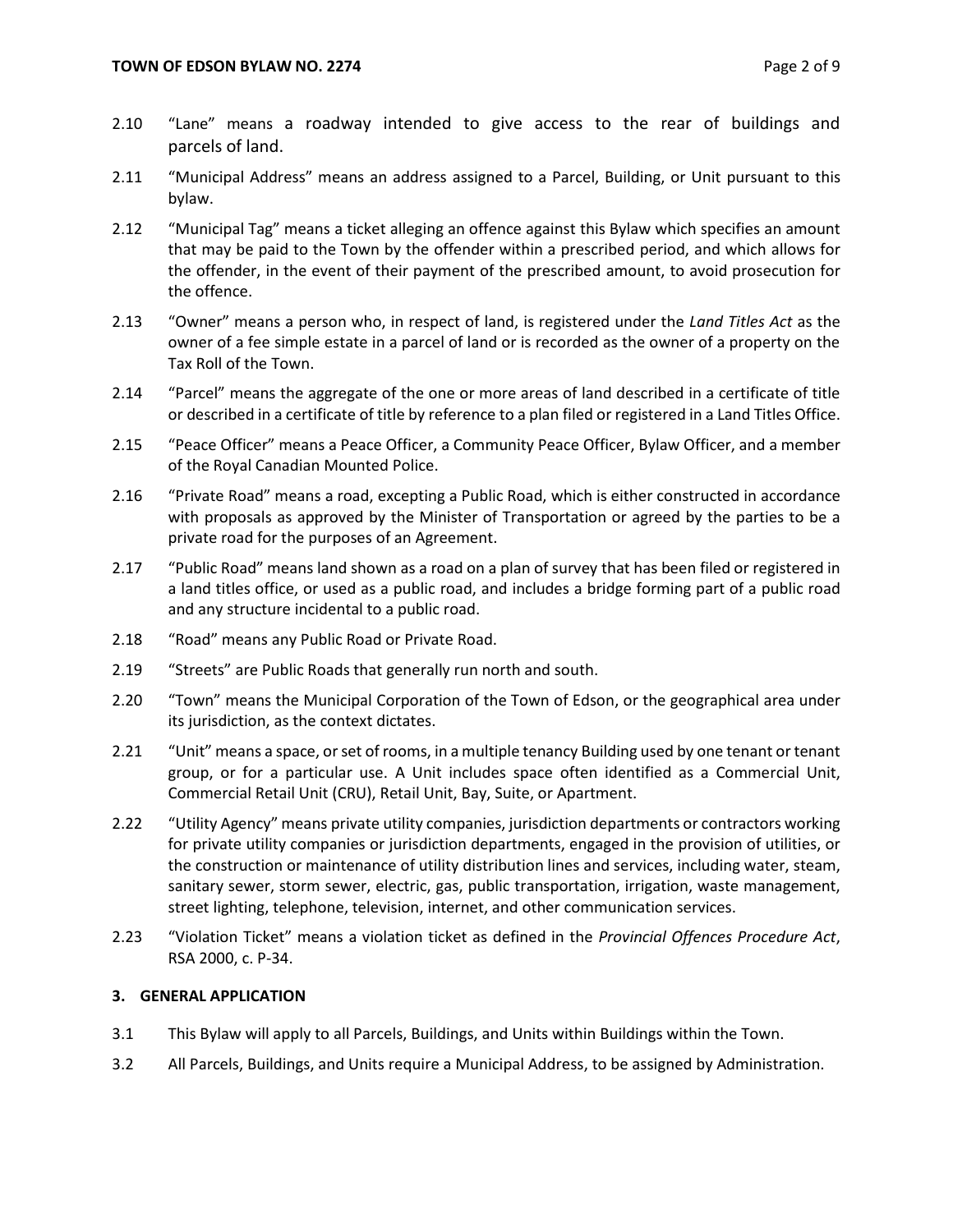- 3.3 A Municipal Address will be assigned or revised by the Town, as required, following:
	- a. approval of a subdivision, including consolidation;
	- b. approval of, or exemption from, a development permit;
	- c. annexation of lands into the Town;
	- d. approval of a Change of Municipal Address Application; or
	- e. a request from a Utility Agency or Emergency Services.
- 3.4 A Municipal Address will follow the form: Unit number (if applicable) [hyphen] Building or Parcel number [space] Road number or name (e.g. 3 - 5506 4 Avenue).

### **4. ROAD NUMBERING & NAMING**

- 4.1 Cardinal numbers are to be utilized when naming Roads.
- 4.2 Streets will be numbered consecutively from east to west.
- 4.3 Avenues will be numbered consecutively from south to north, with the Avenue immediately north of the Canadian National Railway Company (CN) tracks being 1 Avenue.
- 4.4 Avenues developed south of the CN tracks will be numbered consecutively from north to south and appended with suffix "South," with the Avenue immediately south of the CN tracks being 1 Avenue South.
- 4.5 If named Roads are proposed, instead of numbered Streets and Avenues, the CAO, or their designate, will be responsible for the final approval of the names.
	- a. Proposed names for Roads must be taken to Committee of the Whole for input before a final approval is made.
	- b. The name must not duplicate or approximate phonetically the name of any other Road.
	- c. Preference will be given to names with some historical significance to the Town, or a name that is descriptive, pertaining to the geographical or topographical layout.
	- d. Larger areas may use a theme for naming Roads.
- 4.6 Roads may not be suffixed/named with "Park".
- 4.7 Named Roads may only use suffixes recognized by Canada Post.

### **5. PARCEL NUMBERING**

- 5.1 Numbers assigned to Parcels are to be consecutive, even if the Road changes direction or is on a diagonal.
- 5.2 Even numbers are to be assigned to Parcels on the west of any Street and north on any Avenue.
- 5.3 Odd numbers are to be assigned to Parcels on the east of any Street and south of any Avenue.
- 5.4 Assigned numbers should start at 1, or 2, unless context dictates a different starting number.
- 5.5 Even and odd Parcel numbers should pair-off across a Road as closely as possible (e.g. "18" should be opposite "17" or "19").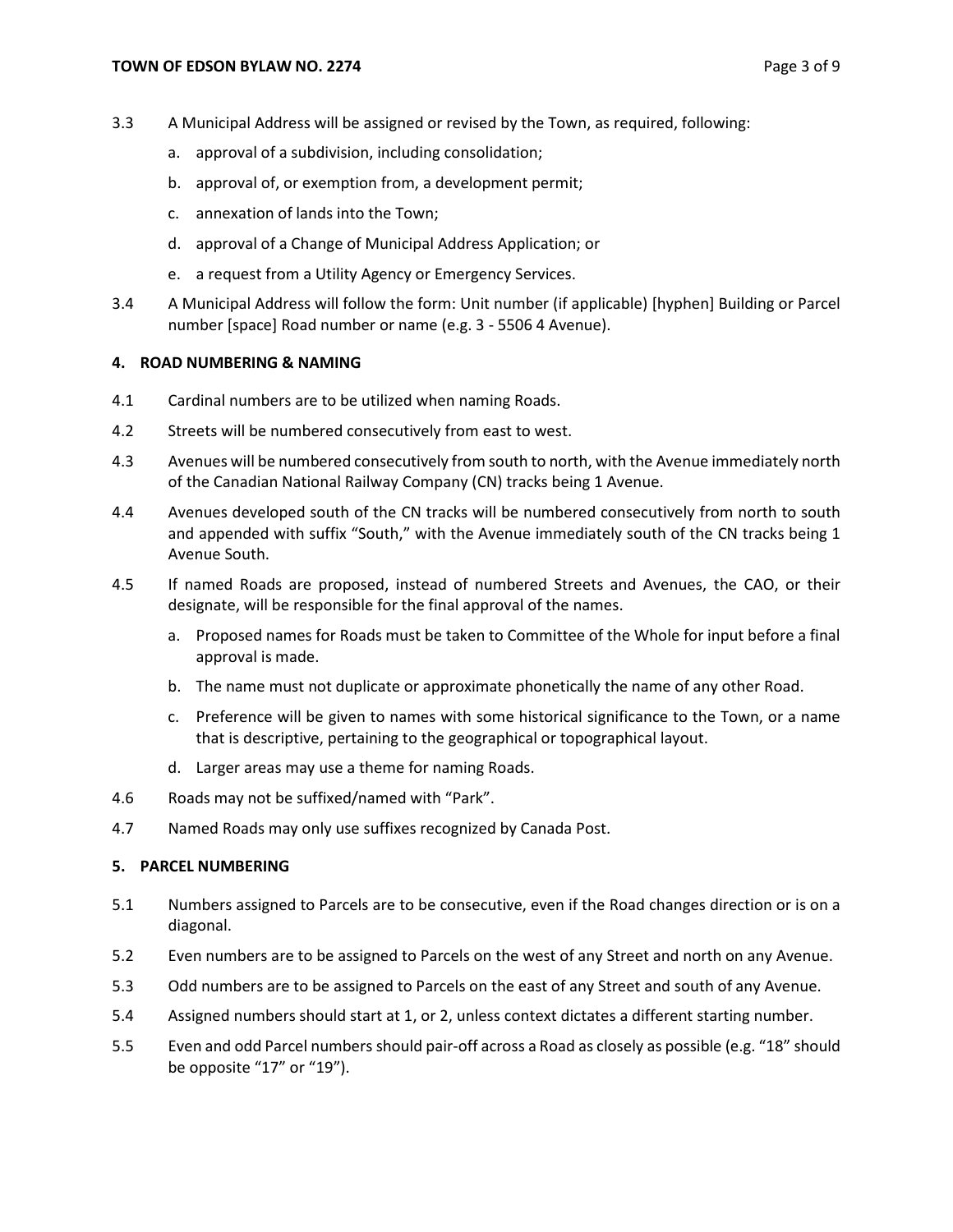- 5.6 Unless context dictates otherwise, one number will be provided for each 7.62 meters of frontage. Thus, notwithstanding Section 5.1, numbers may not increase by one integer at a time along a Road.
- 5.7 Numbers assigned to Parcels will be numbered consecutively
	- a. from east to west if fronting onto an Avenue;
	- b. from south to north if fronting onto a Street north of the CN tracks;
	- c. from north to south if fronting onto a Street south of the CN tracks;
	- d. from the point of origin to the point of destination, in a similar manner to Section 5.7(a-c), where the Road is named, or meanders; or
	- e. in any other manner that Administration deems rational and appropriate.
- 5.8 Assigned Parcel numbers will be prefixed with the
	- a. Street number to the east if along an Avenue;
	- b. Avenue number to the south if fronting onto a Street north of the CN tracks;
	- c. Avenue to the north if fronting onto a Street south of the CN tracks;
	- d. the respective Street or Avenue number that would have been given, should the grid have been continued in a non-grid pattern development; or
	- e. in any other manner that Administration deems rational and appropriate.
- 5.9 Where a number is less than 10, the number should be prefixed with a "0" (e.g. "5903 6 Ave" should be used instead of "593 6 Ave").
- 5.10 Corner Parcels will be numbered accordingly:
	- a. In the event that a Building has been granted a Development Permit, the Parcel or Building number will be based on the Road that the principal entrance faces;
	- b. If the principal entrance is not visible from the Road that it faces, or is inaccessible for emergency access from that Road, then the Parcel or Building will be numbered based on the alternative Road;
	- c. If the Parcel is undeveloped, the assigned number will be based off the Road which has the shorter parcel boundary; or
	- d. If the Parcel has equal length parcel boundaries along both Roads on which it fronts, Administration will assign a number that it deems rational and appropriate taking into account the existing address scheme of the adjacent parcels.
- 5.11 Parcels that front onto two Roads (e.g. a Parcel has entrances to both 3 Avenue and 4 Avenue) will be numbered accordingly:
	- a. In the event that a Building has been granted a Development Permit, the Parcel or Building number will be based on the Road that the principal entrance faces;
	- b. If the principal entrance is not visible from the Road that it faces, or is inaccessible for emergency access from that Road, then the Parcel or Building will be numbered based on the alternative Road;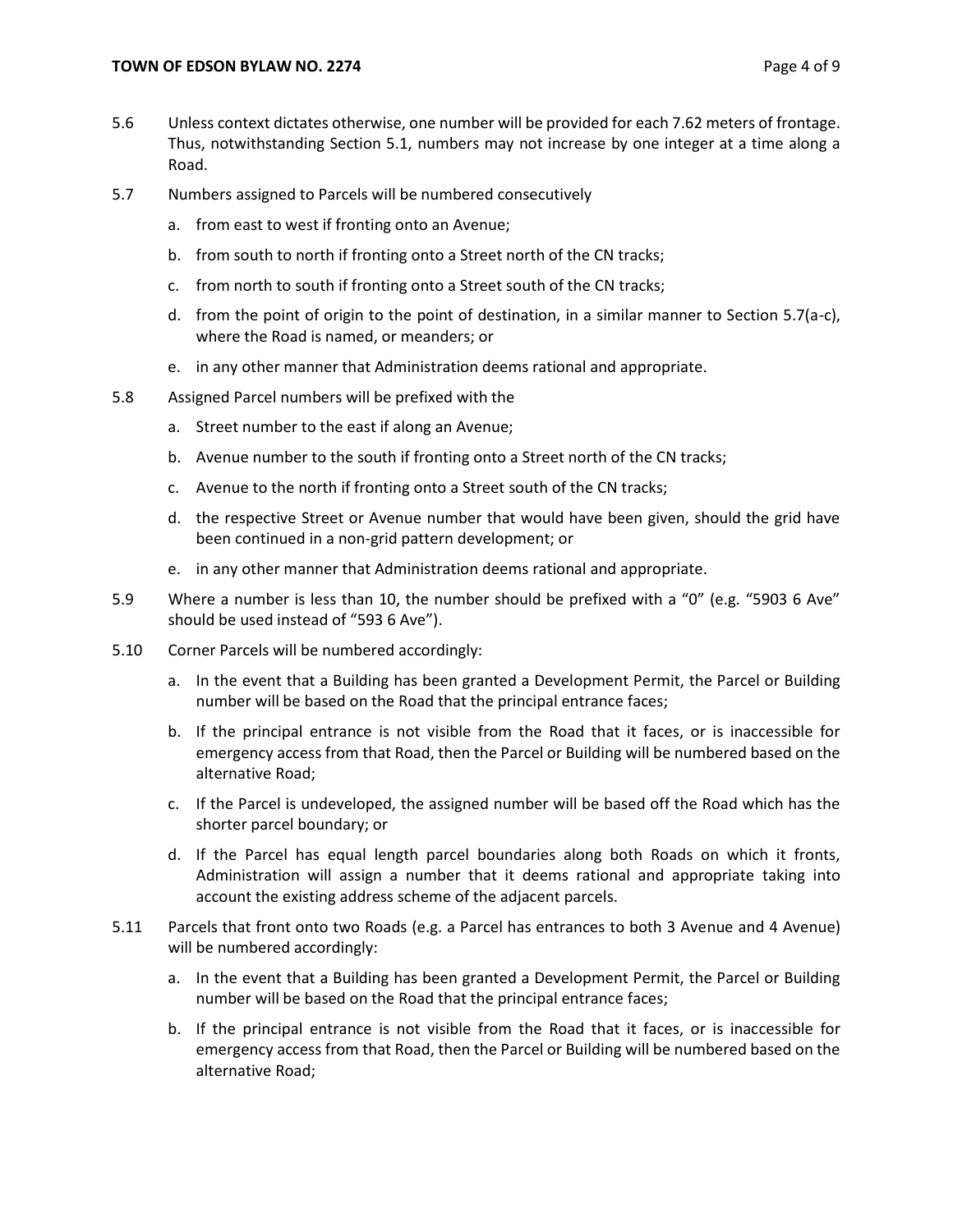- c. If the Parcel is undeveloped, the assigned number will be based off the Road which is considered higher up in the Road hierarchy; or
- d. In any other manner that Administration deems rational and appropriate.

## **6. BUILDING NAMING**

- 6.1 The Town does not formally recognize where a development or building has been given a name for the purpose of an assigned Municipal Address.
- 6.2 The Town will not keep a registry of named developments or buildings or be held liable if a duplication occurs within the Town.

# **7. BUILDING & UNIT NUMBERING**

- 7.1 Unless divided into Units, a Building's Municipal Address is the same as that assigned to the Parcel.
- 7.2 All Units require a distinct Municipal Address.
- 7.3 An identifier is not included as part of the assigned Unit number (i.e., Unit, Apartment, Bay, etc.).
- 7.4 Where multiple buildings exist on a Parcel, each Building may be assigned a Unit number accordingly:
	- a. The assigned Unit number will start at 1 and increase by one integer at a time;
	- b. The assigned Unit numbers will incrementally increase from east to west, if the Parcel fronts onto an Avenue;
	- c. The assigned Unit numbers will incrementally increase from south to north, if the Parcel fronts onto a Street north of the CN tracks;
	- d. The assigned Unit numbers will incrementally increase from north to south, if the Parcel fronts onto a Street south of the CN tracks;
	- e. Where a Parcel fronts onto several Roads, the Buildings will be assigned Unit numbers from the principal entrance to the site in a clockwise manner; or
	- f. In any other manner that Administration deems rational and appropriate.
- 7.5 For multi-unit Buildings where less than four units are present (e.g. duplex or strip mall), Units will be numbered accordingly:
	- a. The assigned Unit number will start at 1 and increase by one integer at a time;
	- b. The assigned Unit numbers will incrementally increase from east to west, if the Parcel fronts onto an Avenue;
	- c. The assigned Unit numbers will incrementally increase from south to north, if the Parcel fronts onto a Street north of the CN tracks;
	- d. The assigned Unit numbers will incrementally increase from north to south, if the Parcel fronts onto a Street south of the CN tracks;
	- e. Where a Parcel fronts onto several Roads, the Buildings will be assigned Unit numbers from the principal entrance to the site in a clockwise manner; or
	- f. In any other manner that Administration deems rational and appropriate.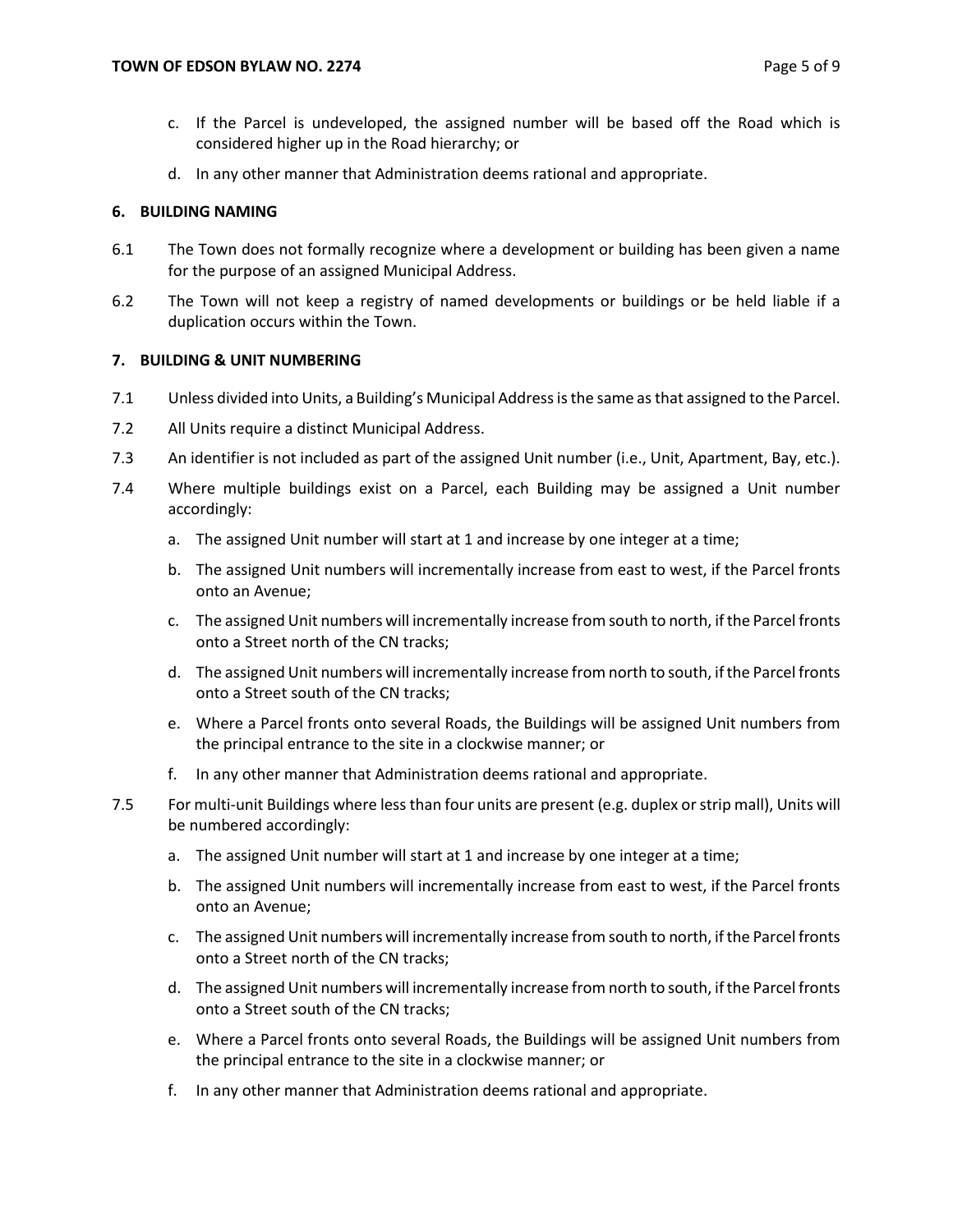- 7.6 For multi-unit buildings where more than four units are present (e.g. office building or apartment), Units will be numbered accordingly:
	- a. Units in the basement should be appended with a "B" immediately before the Unit number (e.g. B1). Units in the subbasement should be appended with a "SB" immediately before the Unit number (e.g. SB5);
	- b. Units on the first floor should be appended with a "1" immediately before the Unit number (e.g. 18). Units on the second floor should be appended with a "2" immediately before the Unit number (e.g. 21). Similarly, Units on subsequent floors should be appended with the floor number immediately before the Unit number;
	- c. In a Building with one main corridor Unit numbers should start at the principal entrance and increase incrementally as you move away from the entrance. Even numbers are to be assigned to Units on the west and north of the corridor;
	- d. In a Building with multiple corridors, Units should be numbered clockwise from the principal entrance of the Building. Even numbers are to be assigned to Units on the west and north of corridors; or
	- e. In any other manner that Administration deems rational and appropriate.
- 7.7 For accessory Units where future subdivision of the accessory Unit is improbable (e.g. residential basement suite), Units will be numbered accordingly:
	- a. The principal Unit will be assigned the number ordinarily assigned to the Parcel, in accordance with Section 5, and suffixed with the letter "A".
	- b. The accessory Unit will be assigned the number ordinarily assigned to the Parcel, in accordance with Section 5, and suffixed with the letter "B".

## **8. OWNER REQUESTED CHANGE TO A MUNICIPAL ADDRESS**

- 8.1 A change to an assigned Municipal Address may be requested through Administration by submitting a Change of Municipal Address Application and any applicable fee as set out in the Fees, Rates, and Charges Bylaw. The Change of Municipal Address Application will require, at a minimum:
	- a. the applicant name and contact information, including a mailing address, phone number, and email address;
	- b. the current Municipal Address and legal description;
	- c. the reason for the request;
	- d. the applicant's signature and date;
	- e. the Owner's signature and date, if the applicant is not the Owner; and
	- f. a site/building plan showing the individual Units, where the change involves a multi-tenant Building.
- 8.2 When a Municipal Address is changed pursuant to an application from an Owner, Administration will advise any affected Owner of the particulars of the revision(s) and the effective date of the change(s).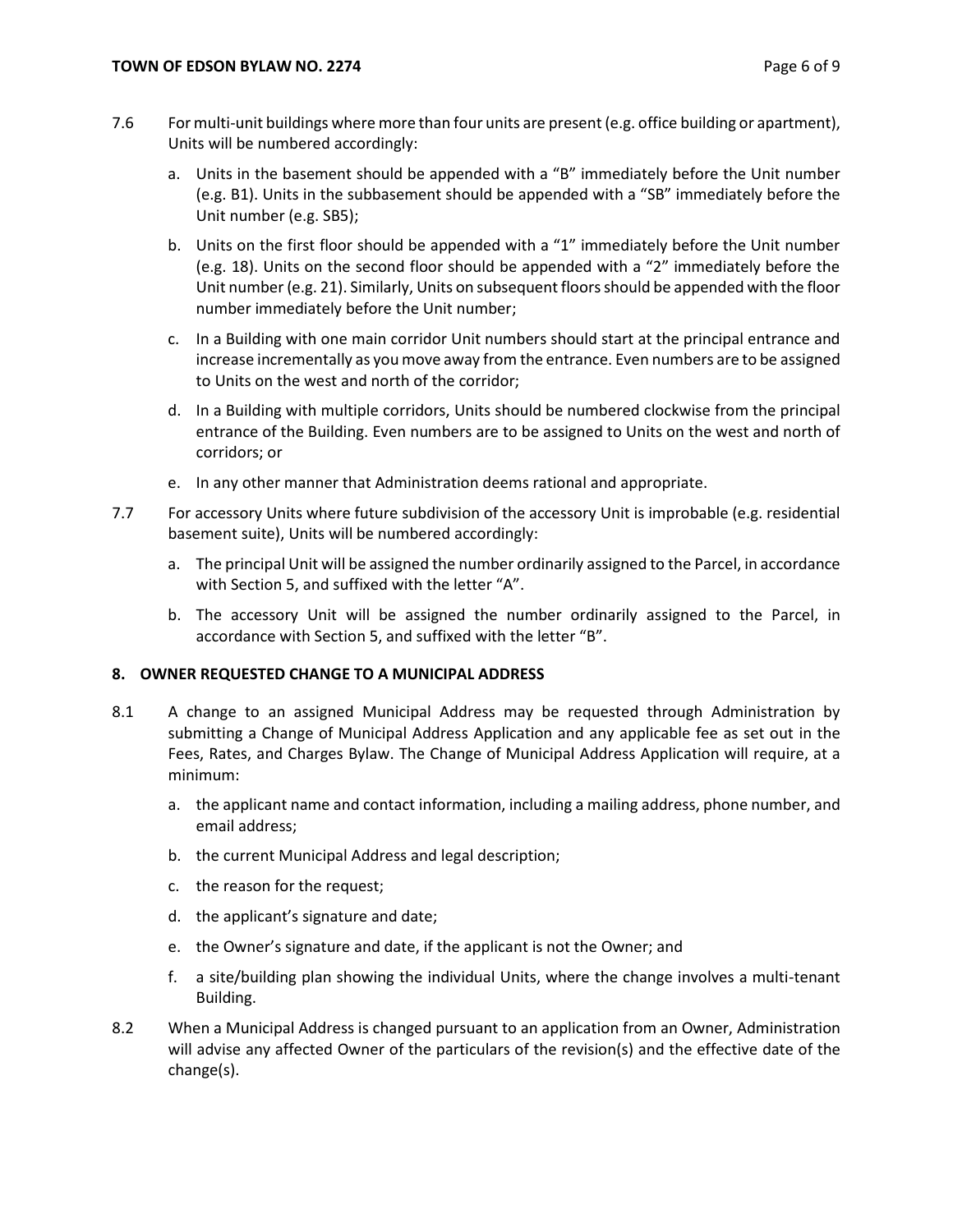- a. The Owner will be given notice by ordinary post mail to the address for the Owner as shown on the tax roll.
- b. The Owner may be given notice by delivering the notice personally to the Owner.
- 8.3 Upon an effective change of Municipal Address pursuant to an application from an Owner, the Owner will have 30 days to ensure that the Municipal Address is displayed in accordance with Section 10 of this Bylaw.
- 8.4 A change to a Municipal Address pursuant to an application from an Owner cannot be contested or appealed.
- 8.5 The Owner bears the responsibility for all costs associated with a Municipal Address change pursuant to an application from an Owner.

## **9. TOWN INITIATED CHANGE TO A MUNICIPAL ADDRESS**

- 9.1 Further to Section 3.3, when a Municipal Address is changed, and the change has not been initiated by the Owner, Administration will advise any affected Owner of the particulars of the revision(s) and the effective date of the change(s).
	- a. The Owner will be given notice by ordinary post mail to the address for the Owner as shown on the tax roll.
	- b. The Owner may be given notice by delivering the notice personally to the Owner.
- 9.2 Upon an effective change of Municipal Address that was not initiated by the Owner, the Owner will have 30 days to ensure that the Municipal Address is displayed in accordance with Section 10 of this Bylaw.
- 9.3 A change to a Municipal Address that was not initiated by the Owner cannot be contested or appealed.
- 9.4 The Owner bears the responsibility for all costs associated with a Municipal Address change pursuant to a Town initiated change.

### **10. DISPLAYING THE MUNICIPAL ADDRESS**

- <span id="page-6-0"></span>10.1 It is the responsibility of the Owner to ensure that the assigned Municipal Address is displayed on every Building and Unit that fronts onto, and is accessible by, a Road or Lane. All Parcel, Building, and Unit numbers must be prominently and conspicuously displayed in a manner that is plainly visible from the adjacent Road or Lane, as the case may be.
- 10.2 An assigned number, affixed to the Building, must not be displayed above the first storey of the Building, or 4 meters, whichever is less.
- 10.3 Notwithstanding Section [10.1,](#page-6-0) Units that are accessible only from inside a building are exempt from displaying their assigned number on the exterior of the building. However, Units that are accessible only from inside a building must have their assigned number prominently and conspicuously displayed in a manner that is plainly visible from the hallway, corridor, atrium, or similar common space.
- 10.4 Any address number other than the number currently assigned by the Town must not be displayed.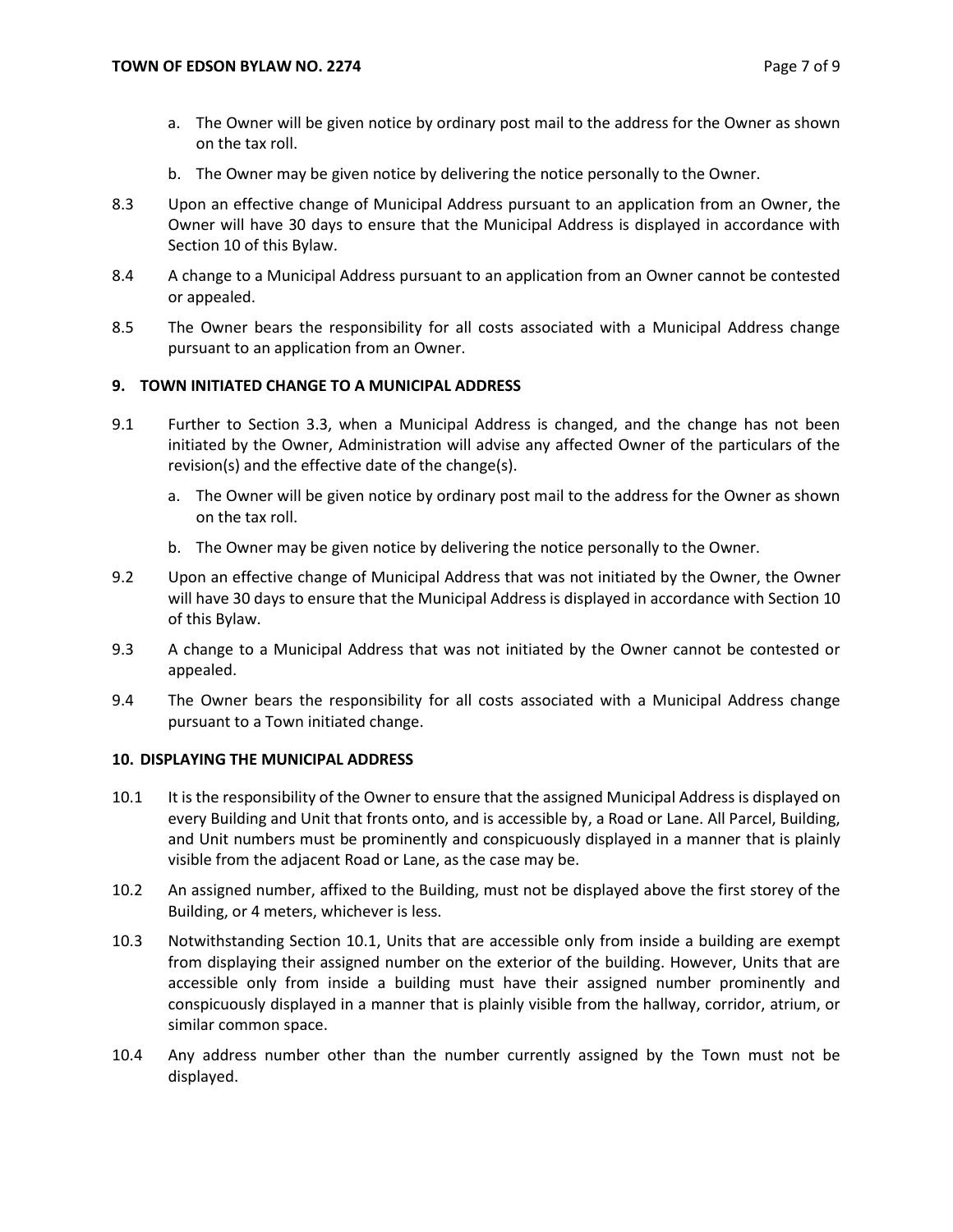10.5 New Buildings or Units have 30 days to display the assigned Municipal Address from the date of construction completion.

# **11. SEVERABILITY**

- 11.1 If any provision of this Bylaw is declared invalid for any reason by a court of competent jurisdiction, all other provisions of this Bylaw shall remain valid and enforceable.
- 11.2 In any place where this Bylaw conflicts with any Provincial Act or Regulation, the latter shall govern.

## **12. ENFORCEMENT**

- 12.1 Where appropriate, a Development Authority or Peace Officer will take reasonable measures to inform an Owner of their obligations under this Bylaw so that voluntary compliance can occur.
- 12.2 An Owner who contravenes this Bylaw is guilty of an offence.
- 12.3 In the case of an offence that is of a continuing nature, a contravention constitutes a separate offence in respect of each day, or part of a day, on which it continues and an owner guilty of such an offence is liable to a fine in an amount not less than that established in the Fees, Rates, and Charges Bylaw for each such day.
- 12.4 An Owner who is guilty of an offence is liable to a fine in an amount not less than that established in the Fees, Rates, and Charges Bylaw and not exceeding \$10,000.00, and to imprisonment for not more than one year for non-payment of a fine.
- 12.5 A Peace Officer is hereby authorized and empowered to issue a Municipal Tag to any Owner who the Peace Officer has reasonable and probable grounds to believe has contravened any provision of this Bylaw.
- 12.6 A Municipal Tag may be issued to an Owner personally, or by providing a notice by regular post mail to the address registered on the Tax Roll.
- 12.7 The Municipal Tag will be in a form approved by the CAO and must state:
	- a. The Owner's name;
	- b. The offence;
	- c. The specified penalty established by this Bylaw for the offence; and
	- d. That the penalty must be paid within 30 days of the issuance of the Municipal Tag.
- 12.8 Where a Municipal Tag is issued pursuant to this Bylaw, the Owner to whom the Municipal Tag is issued may, in lieu of being prosecuted for the offence, pay the Town the penalty specified within the period indicated on the Municipal Tag.
- 12.9 If a Municipal Tag has been issued, and if the specified penalty has not been paid within the prescribed time, then a Peace Officer is authorized and empowered to issue a Violation Ticket pursuant to the *Provincial Offences Procedure Act*.
- 12.10 If a Violation Ticked is issued in respect of an offence, the Violation Ticket must
	- a. Specify the fine amount established by this Bylaw for the offence, or
	- b. Require an Owner to appear in court without the alternative of making a voluntary payment.